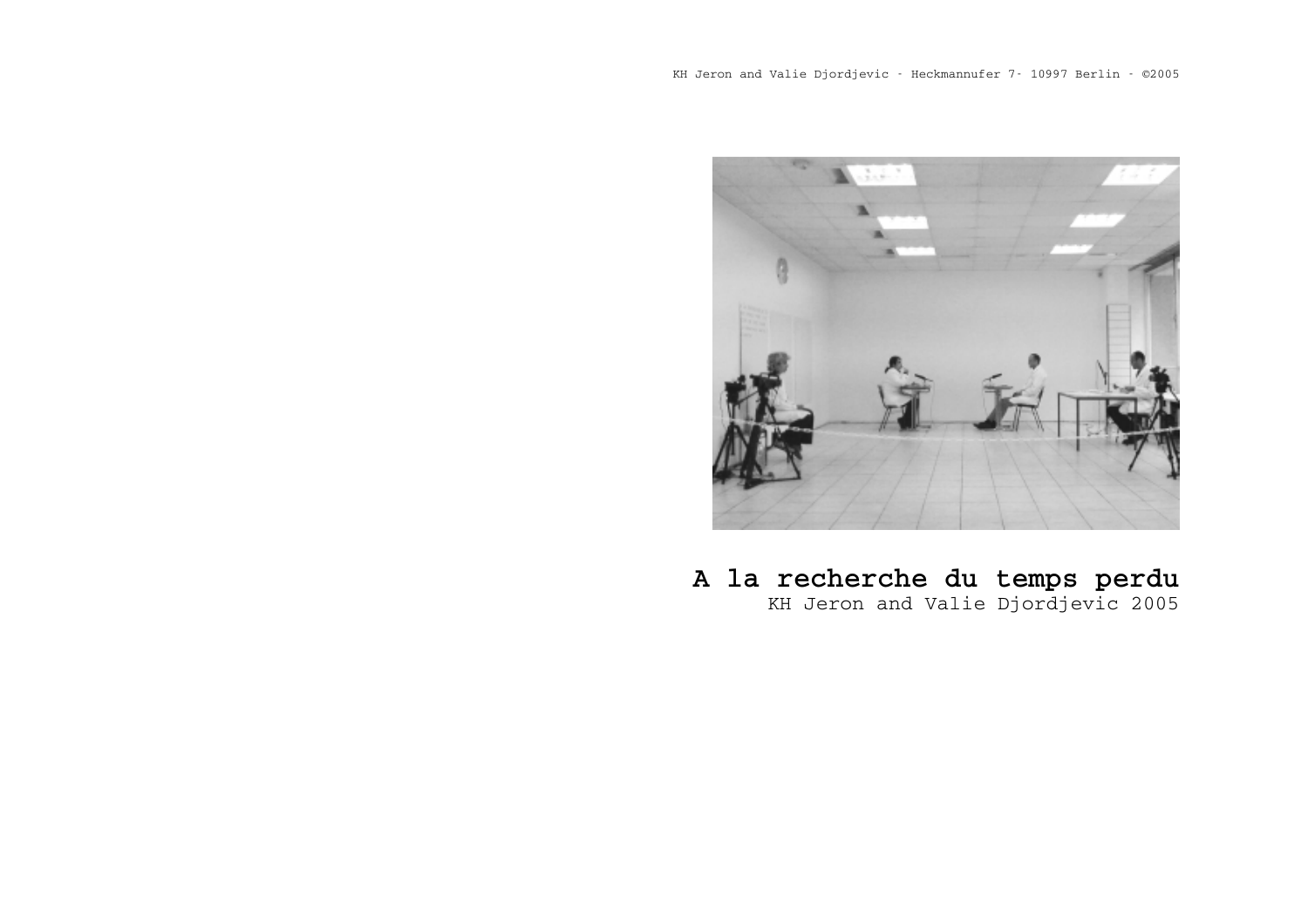*'For a long time I would to go to bed early. Sometimes, the candle barely out, my eyes closed so quickly that I did not have the time to tell myself: "I'm falling asleep."'* Marcel Proust, In Search of Lost Time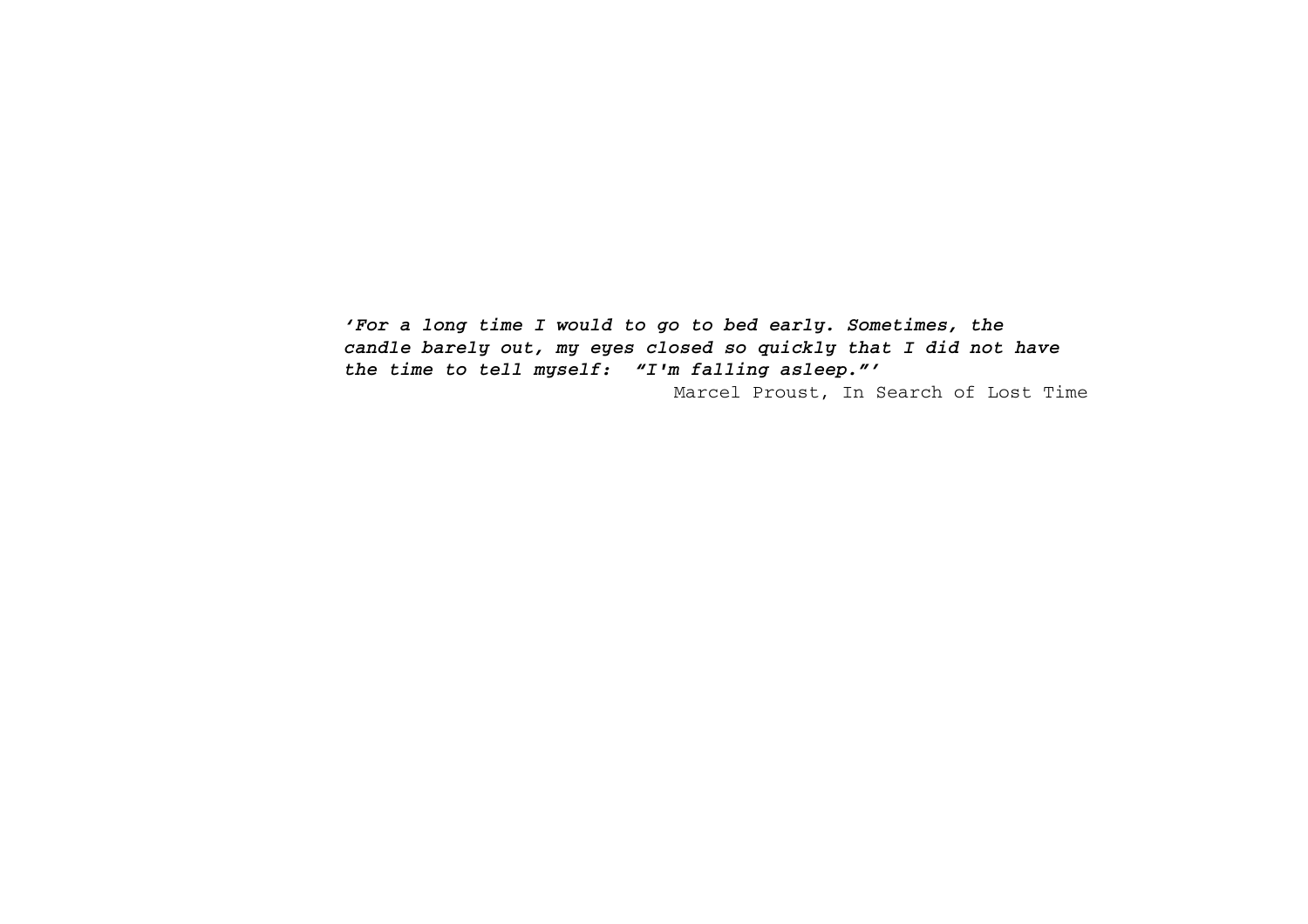## **Concept**

It is a commonplace: electronic data processing becomes more and more important in the contemporary society. We work, learn and play in front of the computer. The PC stores knowledge and time in the shape of texts and pictures. It is an instrument of memory. As memory, however, it is untrustworthy: the treasures are soon lost in the depths of the digital data mines and have to be unearthed with care.

Our work materializes in the process of performing the novel *A la recherche du temps perdu* by Marcel Proust.

*"Art is the other of society. Everything one has lost in the latter – time, memory, truth, oneself – can be retrieved in the former, provided one has the discipline to devote oneself totally to it. The meaning of art is the last and highest goal in life."* Ulrike Sprenger, Proust ABC

Original: "Sie [die Kunst] ist das Jenseits der Gesellschaft. Alles was man in dieser verloren hat - Zeit, *Erinnerung, die Wahrheit, sich selbst –, kann man in jener wiederfinden, so man denn Disziplin besitzt, sich ihr ganz zu widmen. Die Bedeutung der Kunst ist das letzte und höchste Ziel des Lebens."* Ulrike Sprenger, Proust ABC

We take the code literally and read Proust's *A la recherche du temps perdu* in its machine-coded embodiment. During the real-time experience of the coding, moments of beauty emerge.

Proust shows in his novel how even the most mundane and trivial act is full of beauty. Time – lavished and experienced in full – is transformed through work into art. This transformation is made visible while the text of *A la recherche du temps perdu* is translated from the analogue to the digital and back again. Digitalizing here is not used as a means of efficiency and acceleration but as an instrument of the most intense deceleration.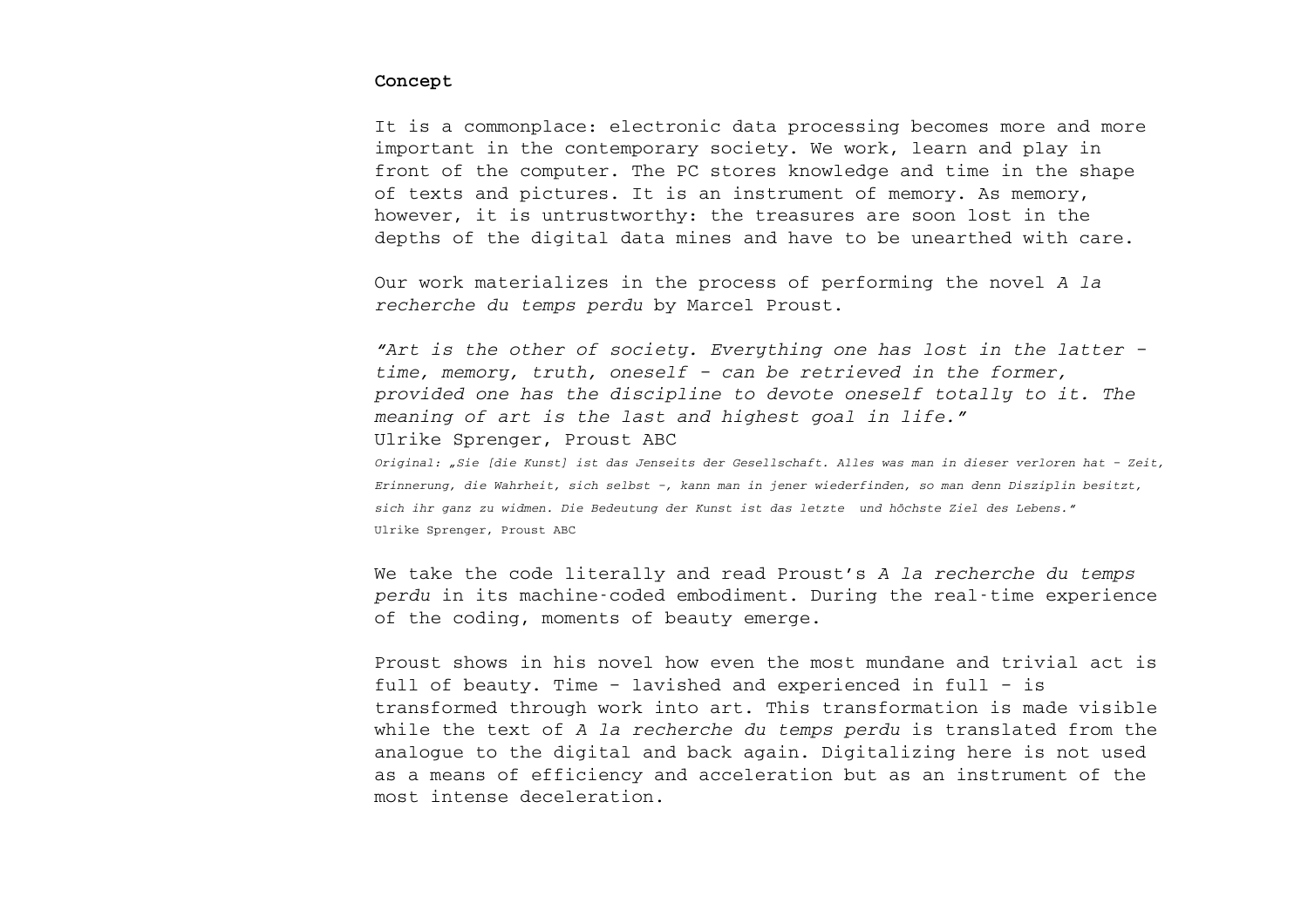## **The performance**

Our concept employs two distinct artistic instruments: installation and performance. At the same time we adopt procedures of information processing. Their significance changes completely when the context in which they are utilized shifts from technology to art. Here, the computer is not a machine but is enacted by human beings. Four actors portray a simplified version of data processing acting the parts of True, False, CPU and Display.

Practically, this happens as follows: an ASCII-version (a common format for digital texts) of Marcel Proust's novel *A la recherche du temps perdu* is recoded into its underlying zeros and ones. During the performance True and False read these coded lists of the text. True reads the ones and False the zeros. Eight zeros and eight ones are combined and form a character − for example the sequence "01000001" refers to the letter A.

The third person, CPU, interprets the 0/1-code using an ASCII allocation table, cuts out the corresponding letter out of the prepared sheets and hands it over to Display, the fourth actor. Display sticks the letter onto a wall panel where the previous text is collected. Mistakes made by the actors are not to be corrected as they form an integral part of the performance.

To read out one page of the novel takes about seven performance day – provided the duration of the performance is about 7 to 8 hours. The whole novel cycle has more than 4000 pages (depending on the edition). That means that an end of the performance is not very likely during our life-time.

Time is the most important constituent of performance: the art work emerges in the course of a slow and continuous process.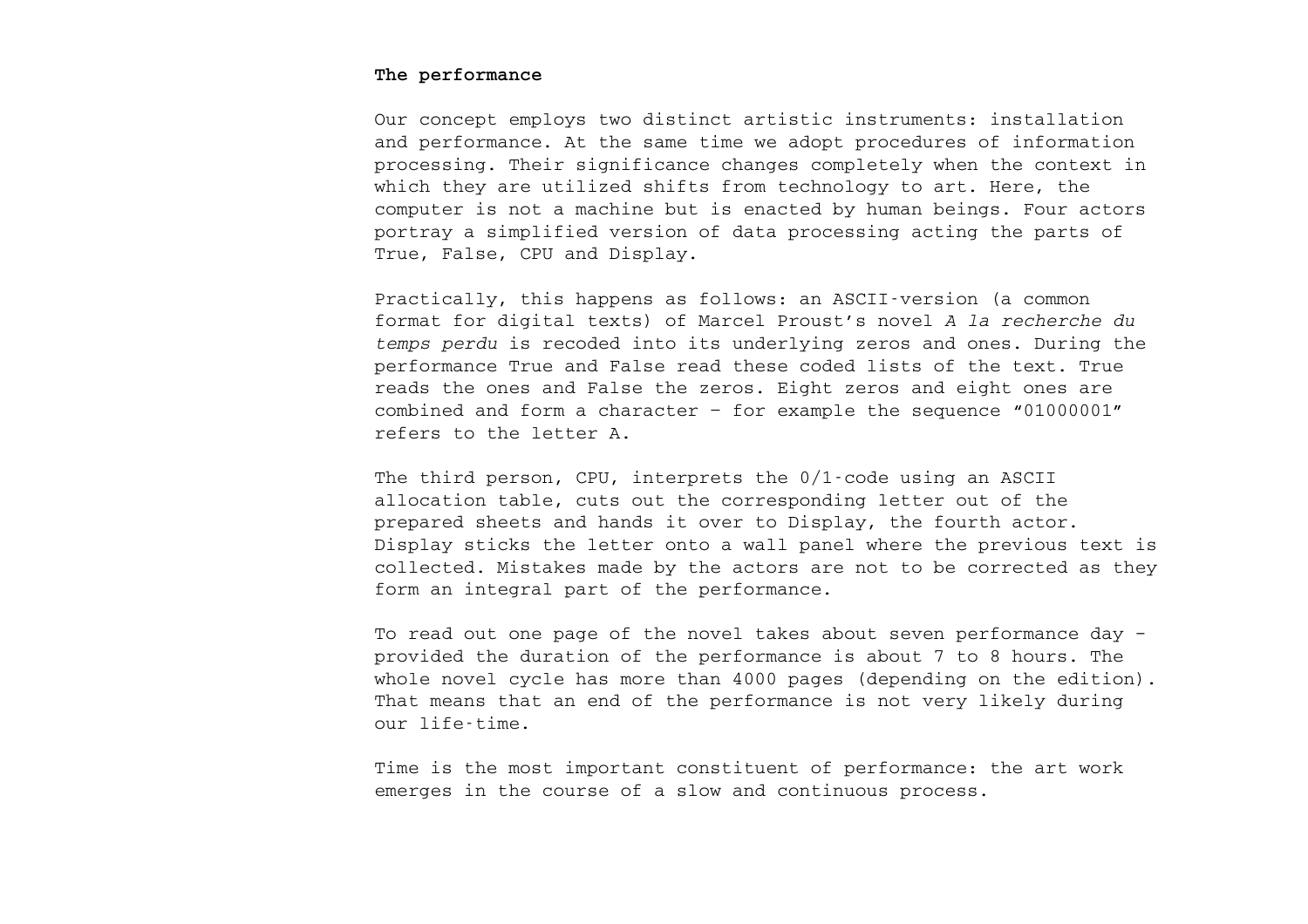## **Realization**

All characters wear white lab coats with name tags on their left breast pocket, indicating their function: True, False, CPU and Display.

Further material:

- − Three simple tables and chairs for True, False and CPU.
- − One chair for Display.

− The respective scripts and a pencil (to cross out the finished character blocks) lie on the two tables for True and False.

− The table for CPU has a pencil and white paper, the ASCII allocation table, scissors and sheets with the printed−out letters.

− Display needs glue (about one bottle of household glue per 7 hours performance).

− The size of the wall panels, where the letters are stuck on, is width 100 cm and height 140 cm

All lists and tables have to be printed out beforehand in the quantity shown in the headers.

The scripts and letter lists appended to this document are sufficient for about one hour of performance.

Because of the amount of data the complete lists are available only on request. If you are interested send an email to proust@khjeron.de.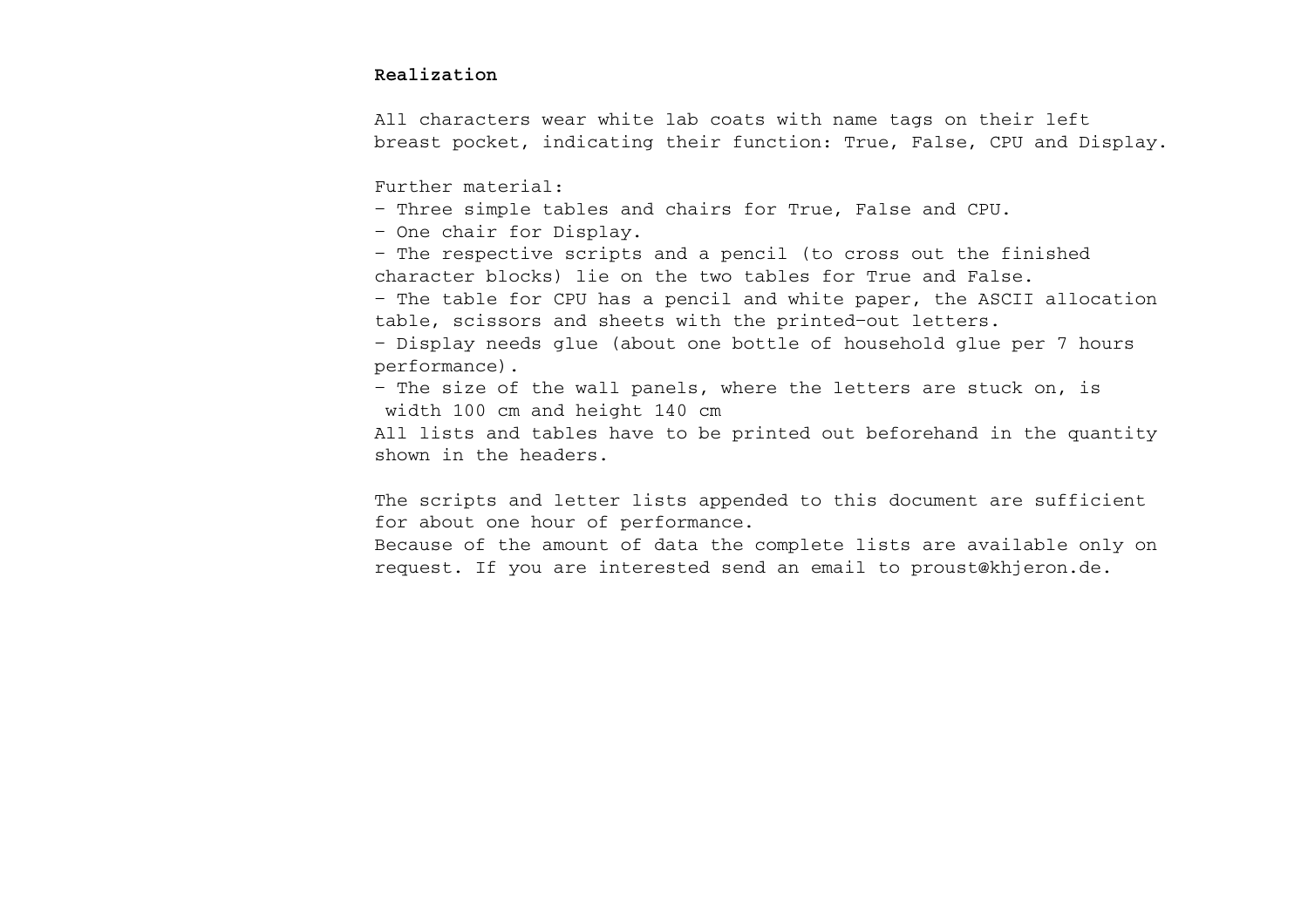## **Illustrations**



True and False alternately read out the zeros and ones of the novel text.



CPU interprets zeros and ones.



CPU cuts out the corresponding letter. Display receives



the letter.

Display pastes an A on the wall panel.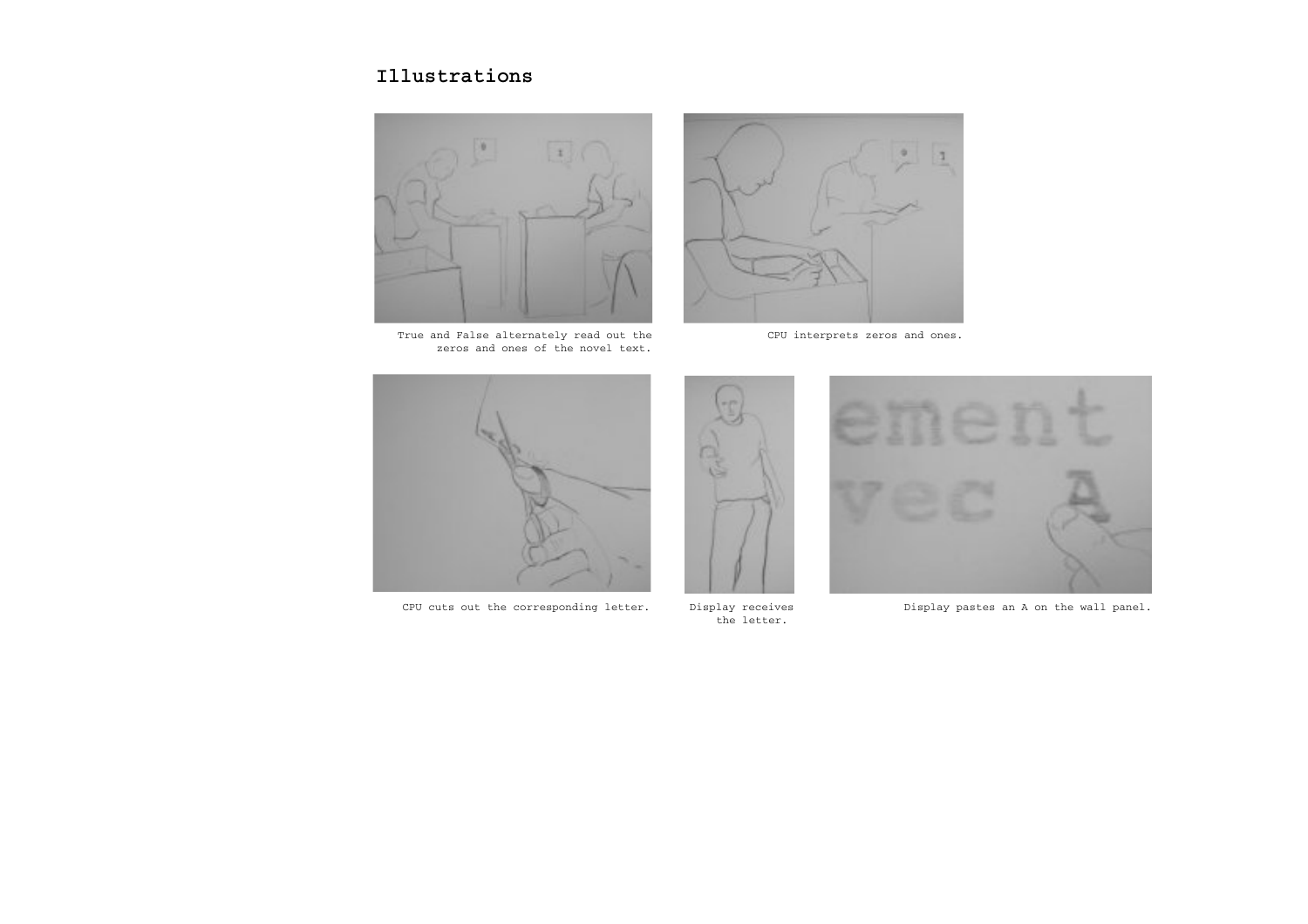